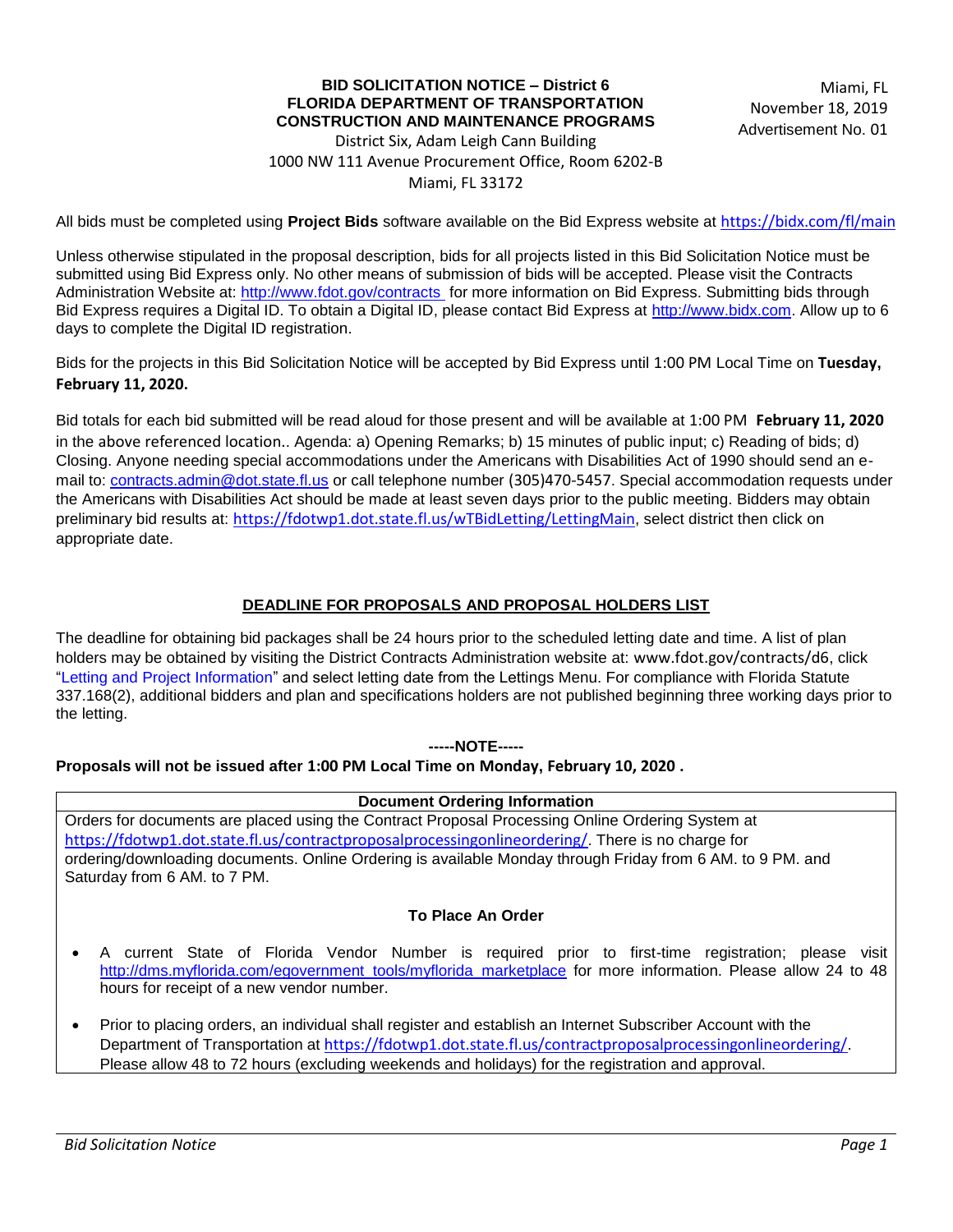# **PREQUALIFICATION**

Contractors must have a current certificate of qualification in accordance with Florida Statute 337.14(1) and Rule Chapter 14-22, Florida Administrative Code, on the date of the letting to bid on construction projects over \$250,000.00 as established by the Department's budget. Maintenance contracts do not require a contractor to have a certificate of qualification, unless stipulated in the project description and specifications. If deemed necessary by the Department, certain maintenance contracts will contain specific requirements for maintenance contractor eligibility.

### **PREQUALIFIED CONTRACTORS CURRENT CAPACITY**

In order for the Department to have the information required to determine a prequalified bidder's Current Capacity, it is necessary that the prequalified contractor certify the total dollar amount of all work the contractor has underway. This certification shall be accomplished electronically by submitting the Certification of Work Underway (Online Web Application) [http://www.fdot.gov/contracts/PreQual\\_Info/prequalified.shtm](http://www.fdot.gov/contracts/PreQual_Info/prequalified.shtm) to the Department every 30 calendar days.

### **CONFLICT OF INTEREST**

A contractor who performs a constructability review on a design contract or who participates in a value engineering study workshop or cost risk analysis workshop, is prohibited from bidding on the construction of that contract.

### **SCRUTINIZED COMPANIES**

A company that is on the Scrutinized Companies with Activities in Sudan List, is on the Scrutinized Companies with Activities in the Iran Petroleum Energy Sector List, or is engaged in business operations in Syria, may not bid on, submit a proposal for, or enter into a contract with an agency or local government entity for goods or services of \$1 million or more.

A company that is on the Scrutinized Companies that Boycott Israel List or is engaged in a boycott of Israel may not bid on, submit a proposal for, or enter into a contract with an agency or local government entity for goods or services.

# **BID REJECTION**

Bidders are hereby notified that all bids on any of the following projects are likely to be rejected if the lowest responsive bid received exceeds the engineer's estimate by more than ten percent (10%). In the event any of the bids are rejected for this reason, the project may be deferred for re-advertising. In addition, award of all federally funded projects will be subject to Federal Highway Administration concurrence.

# **PROTEST RIGHTS**

Pursuant to Section 120.57, Florida Statutes, any person adversely affected by a **bid solicitation** shall file both a notice of protest and bond within 72 hours after posting of the Bid Solicitation Notice, and shall file a formal written protest within ten days after filing the notice of protest. Any person who files a notice of protest as to a bid solicitation pursuant to this rule shall post with the Department, at the time of filing the notice of protest, a bond payable to the Department in the following amounts: For an action protesting a bid solicitation that requires qualification of bidders, the bond shall be \$5,000. For an action protesting a bid solicitation for which bidders are not required to be prequalified by the Department to be eligible to bid, the bond shall be \$2,500. The required notice of protest, bond and formal protest must each be timely filed with the Clerk of Agency Proceedings, Florida Department of Transportation, Mail Station 58, Room 550, 605 Suwannee Street, Tallahassee, Florida 32399-0458, FAX (850) 414-5264. Failure to file a protest within the time prescribed in Section 120.57(3), F.S., or failure to post the bond or other security required by law within the time allowed for the filing a bond shall constitute a waiver of proceedings under Chapter 120, Florida Statutes.

Pursuant to Section 120.57, Florida Statutes, any person adversely affected by a **bid rejection or contract award** shall file both a notice of protest and bond within 72 hours after the posting of the Summary of Bids. If notice of intended decision is given by certified mail or express delivery, the adversely affected person must file both the notice of protest and bond within 72 hours after receipt of the notice of intent. A formal written protest must be filed within ten days after filing the notice of protest. Any person who files a notice of protest as to a bid rejection or contract award pursuant to this rule shall post with the Department, at the time of filing the notice of protest, a bond payable to the Department in the following amounts: For an action protesting a bid rejection or contract award that requires qualification of bidders, the Bond shall be equal to one percent of the lowest bid submitted or \$5,000, whichever is greater. For an action protesting a bid rejection or contract award for which bidders are not required to be prequalified by the Department to be eligible to bid,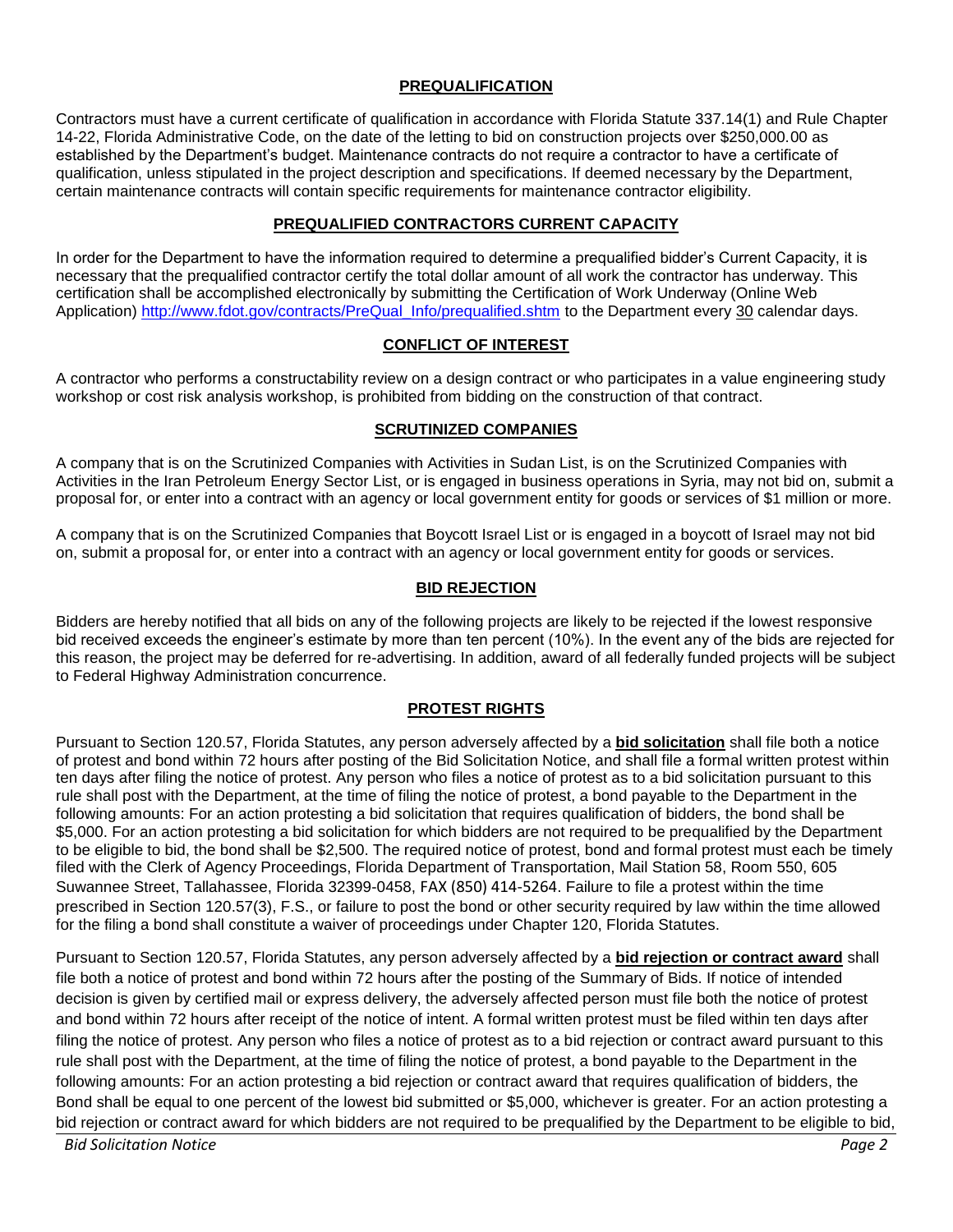the bond shall be \$2,500. The required notice of protest, bond, and formal protest must each be timely filed with the Clerk of Agency Proceedings, Florida Department of Transportation, Mail Station 58, Room 550, 605 Suwannee Street, Tallahassee, Florida 32399-0458, FAX (850) 414-5264. Failure to file a protest within the time prescribed in Section 120.57(3), Florida Statutes, shall constitute a waiver of proceedings under Chapter 120, Florida Statutes.

A protest is not timely filed unless the notice of protest, bond, and the formal protest are each received by the Clerk of Agency Proceedings within the required time limits. A protest which is filed prematurely will be deemed abandoned unless timely renewed.

Interested parties can visit our Internet web site at [http://www.fdot.gov/contracts/.](http://www.fdot.gov/contracts/) Information regarding projects posted with the Clerk of Agency Proceedings, Proposal holders, Plan and Special Provisions holders, preliminary letting results, and other noteworthy information is provided on this website. Please note that, for compliance with Florida Statute 337.168(2), the Proposal holder and the Plan and Special Provision holder listings are not published beginning three working days prior to the letting until after the letting.

In the event multiple responsive bidders submit identical proposals (bids), the Department will determine the order in which proposals are to be considered for Contract award in accordance with Florida Laws, and any applicable Rules.

# **INSURANCE**

The successful bidder shall submit current general liability insurance and workman's compensation insurance certificates for the duration of the contract in the dollar amounts and manner specified in the most current edition of the Department's Standard Specifications for Road and Bridge Construction. Insurance companies must be authorized to do business in the State of Florida. Proof of such insurance shall be filed with the District Contracts and Procurement Office before the contract can be executed. BE SURE THAT THE CONTRACT NUMBER IS ON EACH INSURANCE CERTIFICATE.

# **ADDENDA**

No negotiations, decisions, or actions will be initiated or executed by a potential bidder as a result of any oral discussion with a State employee. Only those communications which are in writing from the Department will be considered as a duly authorized expression on behalf of the Department. Notices of changes (addenda) will be posted on the Districts Contracts Administration website at: www.fdot.gov/contracts/d6, click "Letting and Project Information" and select letting date from the Lettings Menu. It is the responsibility of all potential bidders to monitor this site for any changing information prior to submitting their bid. **All addenda will be acknowledged by signature and subsequent submission of addenda with the bid when so stated in the addenda.**

# **BID QUESTIONS**

Direct questions regarding the advertised projects by posting them to the Department website at the following URL address: <https://fdotwp1.dot.state.fl.us/BidQuestionsAndAnswers/Proposal.aspx/SearchProposal>.

# **PROPOSAL GUARANTY**

For bids over \$150,000.00, the standard proposal guaranty of 5% of the bid will be required, unless otherwise stipulated in the proposal advertisement. A Proposal Guaranty of not less than five percent (5%) of the total actual bid in the form of either a certified check, cashier's check, trust company treasurer's check, bank draft of any national or state bank, or a Surety Proposal Guaranty made payable to the Florida Department of Transportation must be received for each bid in excess of **\$150,000.00.** A check or draft in an amount less than five percent (5%) of the actual bid will invalidate the bid. The guaranty amount shall include all bid items except construction days for A+B bidding and lane closure for Lane Rental Bidding. Proposal Guaranty shall substantially conform to DOT Form 375-020-09 furnished with the Proposal. Surety2000 or SurePath electronic Proposal Guaranty submittal may be used in conjunction with Bid Express internet bid submittal. For more information please visit [http://www.surety2000.com](http://www.surety2000.com/) for Surety2000 or [http://www.insurevision.com](http://www.insurevision.com/) for SurePath. Paper Proposal Guaranty will also be accepted for bids submitted through Bid Express provided they are received prior to the deadline for receiving bids, by the location(s) identified in this Bid Solicitation Notice. If an electronic proposal guaranty is not being submitted, the bidder must submit an original proposal guaranty. (A fax or a copy sent as an attachment will not be accepted.)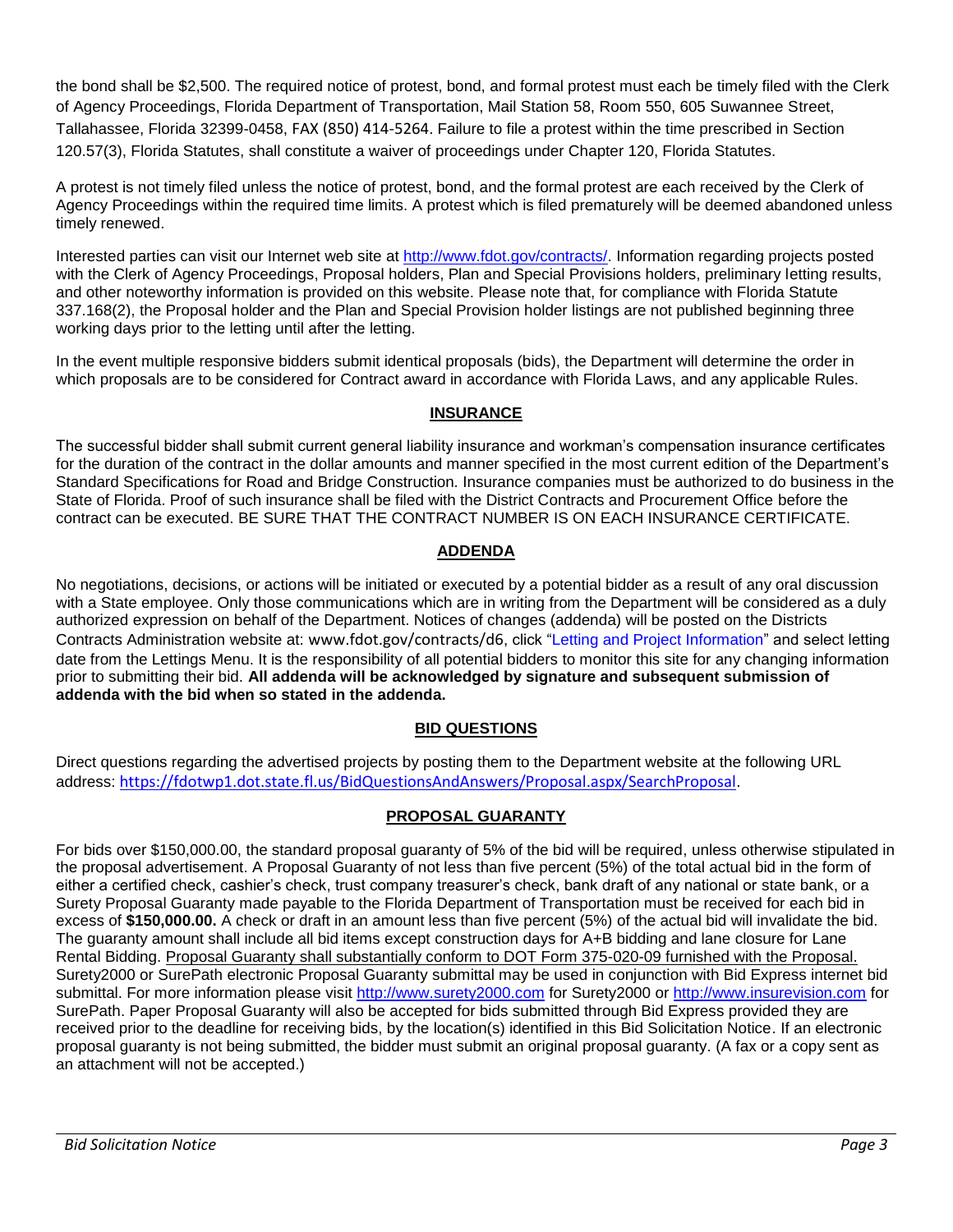# **EXECUTION OF CONTRACT**

Pursuant to Subsections 3-6 and 3-7 of the Standard Specifications, the successful bidder shall execute the necessary contract documents and return the agreement along with a satisfactory Performance and Payment Bond within ten (10) Calendar days of award, excluding Saturdays, Sundays, and state holidays, unless noted otherwise in the project specifications. A 100% Payment and Performance Bond will be required for all projects unless noted otherwise in the project specifications. All work is to be done in accordance with the Plans, special Provisions of the State of Florida Department of Transportation.

Prior to execution of the contract with the Department, **a corporation must show proof that it is authorized to do business in the State of Florida.** Florida corporations should provide a copy of the certificate of Incorporation and foreign corporations should provide a copy of Certificate of Authority from the Florida Department of State.

**Important Note:** Actual commitment and final execution of the contract is contingent upon an approved legislative budget and funds availability.

### **DBE PARTICIPATION**

Disadvantaged Business Enterprise (DBE) Availability Goal Information is contained in the Bid Solicitation Package. DBE Participation and Bidder Opportunity List for Prime Contractors shall be reported in the **Equal Opportunity Compliance (EOC)** system no later than 3 business days of submission of the bid. The EOC system is a web based application for Prime Contractors, statewide, to report their Bidder Opportunity List, DBE Commitments, and DBE/MBE Subpayments. Complete and submit the DBE Participation (i.e. DBE Commitments) and Bid Opportunity List in the EOC.

More information regarding EOC can be referenced at: <https://www.fdot.gov/equalopportunity/eoc.shtm>

# **DEBARMENT/SUSPENSION**

All bids submitted to the Department shall include a statement that by signing and submitting this proposal, the bidder certifies that no principal (which includes officers, directors or executives) is presently debarred, suspended, proposed for debarment, declared ineligible or voluntarily excluded from participation in this transaction by any federal department or agency.

### **MANDATORY PRE-BID CONFERENCE**

For projects with mandatory Pre-Bid Meeting, proposals (BIDDING DOCUMENTS) will be issued only to the attendees of the meeting. Prospective bidders ordering bidding documents prior to the Pre-Bid Meeting will be given access to download the bidding documents within 24 hours after the Pre-Bid Meeting. Those prospective bidders ordering the documents after the Pre-Bid Meeting will need to contact the office advertising the project to confirm attendance and receive access to download the bidding documents. Please contact the office at least two working days prior to the deadline for obtaining bidding documents to allow time for processing.

### **LATE ARRIVALS TO MANDATORY PRE-BID MEETINGS**

All bidders must be present and signed in prior to the start of the mandatory pre-bid meeting. Anyone not signed in at the commencement of the meeting will be considered late and will not be allowed to bid on the project.

### **FIRST TIME BIDDERS**

Bidders bidding for the first time with the Department can access the New Bidder's Orientation document at: [https://fdotwww.blob.core.windows.net/sitefinity/docs/default-source/contracts/new-bidders](https://fdotwww.blob.core.windows.net/sitefinity/docs/default-source/contracts/new-bidders-orientation.pdf?sfvrsn=aef131ae_2)[orientation.pdf?sfvrsn=aef131ae\\_2](https://fdotwww.blob.core.windows.net/sitefinity/docs/default-source/contracts/new-bidders-orientation.pdf?sfvrsn=aef131ae_2)

### **POSTING NOTICE**

The bid tabulation and intent to award will be posted on **March 30, 2020** or **April 06, 2020** at www.fdot.gov/contracts/d6, click the "Letting and Project Information" and select letting date from the Listings Menu. The posting provides notice of the Department's intent to award a contract or reject all bids. The Department's Notice of Intent regarding a project will be posted on only one of the alternate posting dates. Bidders are solely responsible for timely monitoring or otherwise verifying on which of the specified alternate posting dates the posting of award or rejection of all bids actually occurs.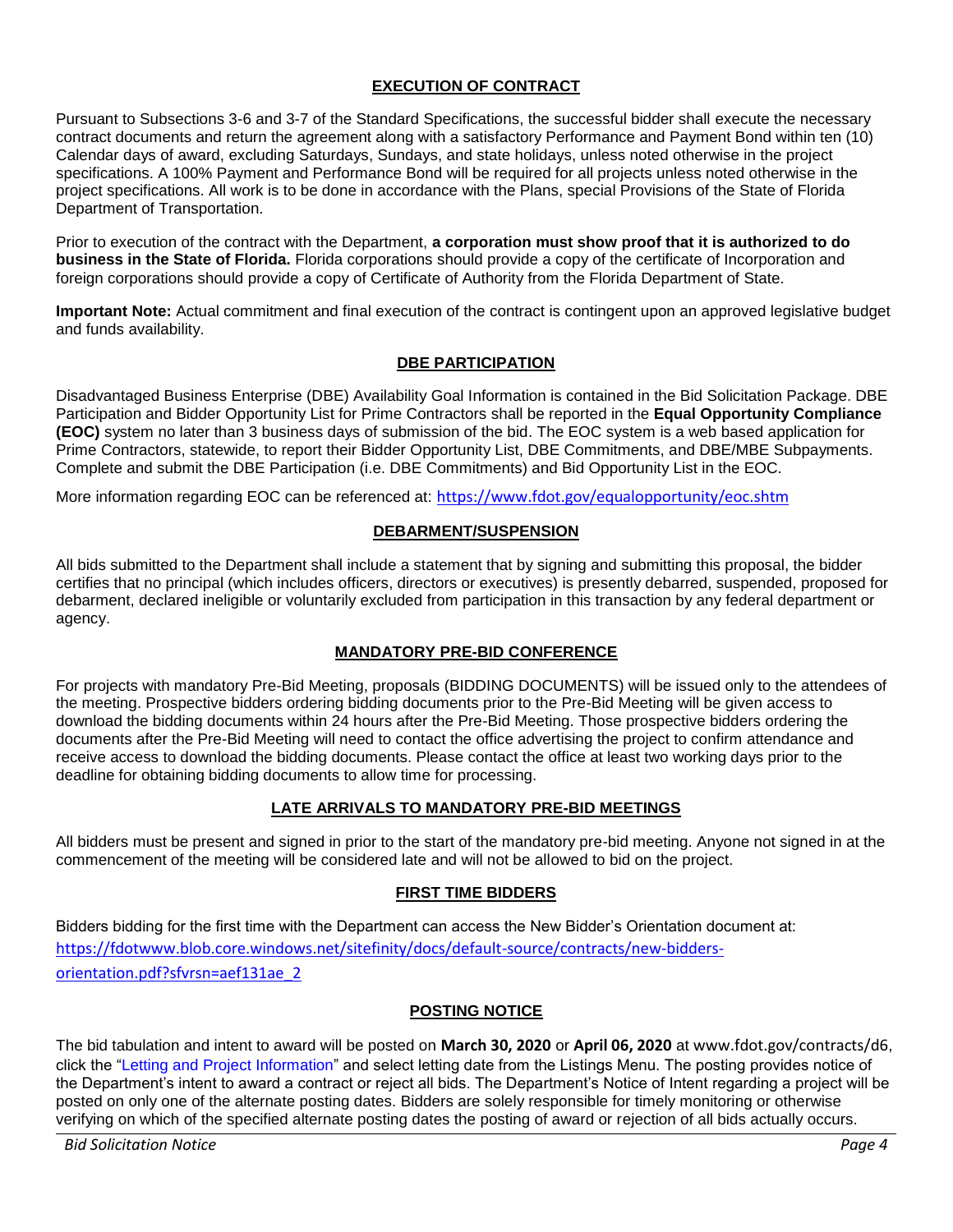If the posting dates are revised, all bidders for the subject project will be notified.

# **AFFIRMATIVE ACTION (EQUAL EMPLOYMENT OPPORTUNITY)**

The Florida Department of Transportation (hereinafter referred to as the "Department"), in accordance with **Title VI of the Civil Rights Act of 1964, 42 USC 2000d to 2000d-4 and related authorities, Title 49, Code of Federal Regulations, U.S. Department of Transportation, Subtitle A, Office of the Secretary, Part 21**, Nondiscrimination in Federallyassisted programs of the U.S. Department of Transportation issued pursuant to such Act, hereby notifies all bidders that the Department will affirmatively insure that in any contract entered into pursuant to this advertisement, minority and disadvantaged business enterprises will be afforded the full opportunity to submit bids in response to this invitation and will not be discriminated against on the basis of race, color, national origin, or sex in consideration for an award. Further, it is the policy of the Department to not discriminate against bidders on the grounds of race, color, national origin, religion, sex, age, or disability/handicap in consideration for an award. A bidder must have an approved DBE Affirmative Action (DBE/AA) Plan prior to contract award. Please use the following link [https://www.fdot.gov/contracts/cpp-online](https://www.fdot.gov/contracts/cpp-online-ordering/bidder-assist.shtm)[ordering/bidder-assist.shtm](https://www.fdot.gov/contracts/cpp-online-ordering/bidder-assist.shtm), Standard Specifications for Road and Bridge Construction and the Special Provisions for instructions for submission of a DBE/AA Plan. The DBE/AA Plan should be submitted for approval prior to the bidding.

# **MINIMUM WAGE**

The minimum wage for all hours worked in Florida is available at [http://www.floridajobs.org.](http://www.floridajobs.org/)

# **EMAIL SUBSCRIPTION LIST**

To get on the e-mail subscription list, go to <http://fdotwp1.dot.state.fl.us/reportsubscriptions/> and fill out the necessary information to "Subscribe". To obtain information concerning other districts, go to [http://www.fdot.gov/contracts/distco.shtm.](http://www.fdot.gov/contracts/distco.shtm)

# **NOTICE TO ALL BIDDERS**

To report bid rigging activities call: 1-800-424-9071

The U.S. Department of Transportation (DOT) operates the above toll-free "hotline" Monday through Friday, 8:00 A.M. to 5:00 P.M. Local Time. Anyone with knowledge of possible bid rigging, bidder collusion, or other fraudulent activities should use the "hotline" to report such activities. The "hotline" is part of the DOT's continuing effort to identify and investigate highway construction contract fraud and abuse and is operated under the direction of the DOT Inspector General. All information will be treated confidentially and caller anonymity will be respected.

By submitting a bid, the contractor/consultant/vendor agrees to comply with section 20.055(5).Florida Statute, and to incorporate in all subcontracts the obligation to comply with section 20.055(5) Florida Statute.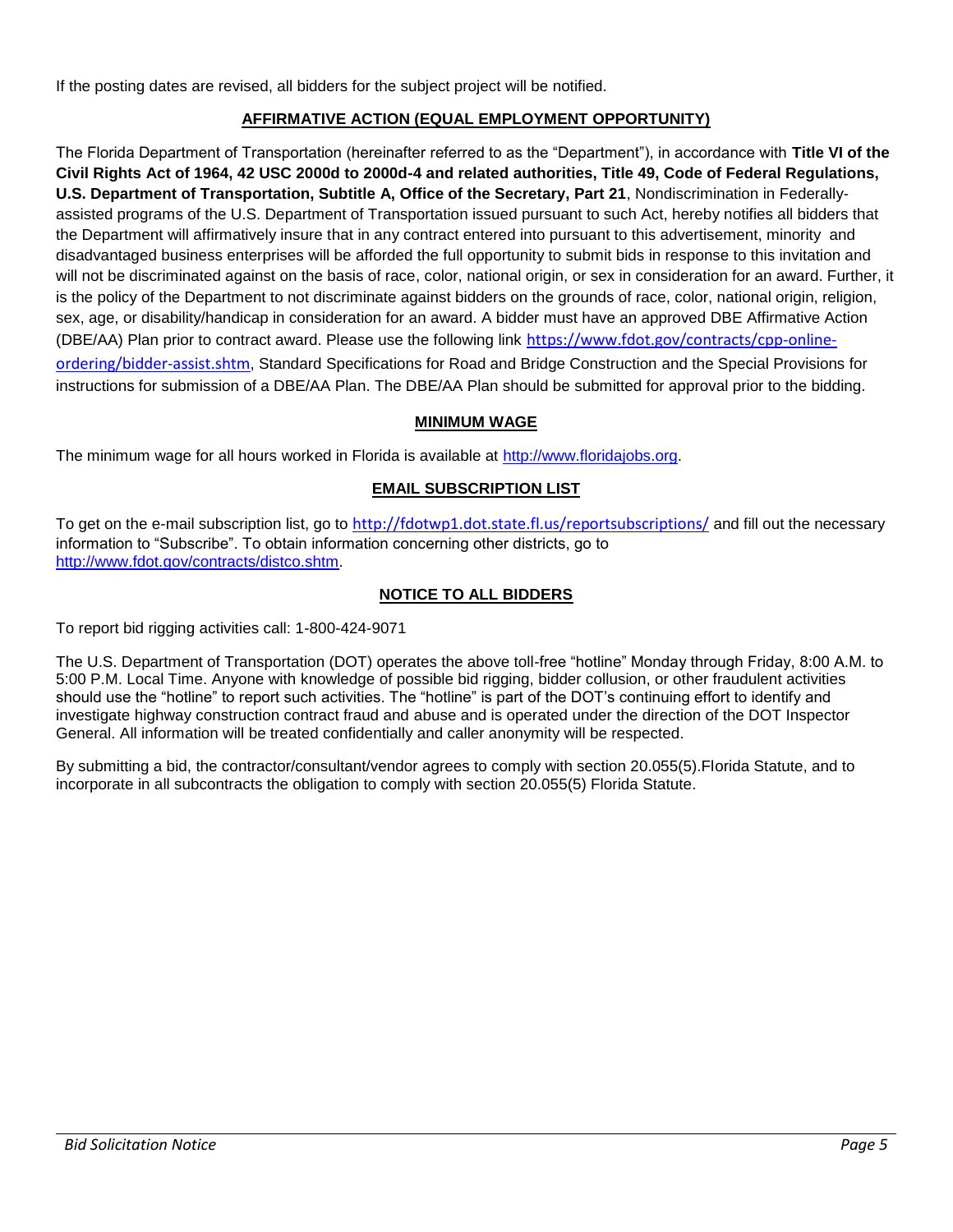Published: November 18, 2019

Letting ID: 06200211

Please use the following proposal ID and the letting ID when ordering plans/proposal or specifications for the February 11, 2020 letting.

| Page Number | <b>Proposal Id</b> | <b>Proposal Notes</b> | <b>Fin Proi Numbers</b> | County                               |
|-------------|--------------------|-----------------------|-------------------------|--------------------------------------|
|             | E6M77-R0           |                       | 43008217202(*)          | DIST/ST-WIDE, MIAMI-<br>DADE, MONROE |

**Proposal Note Codes:**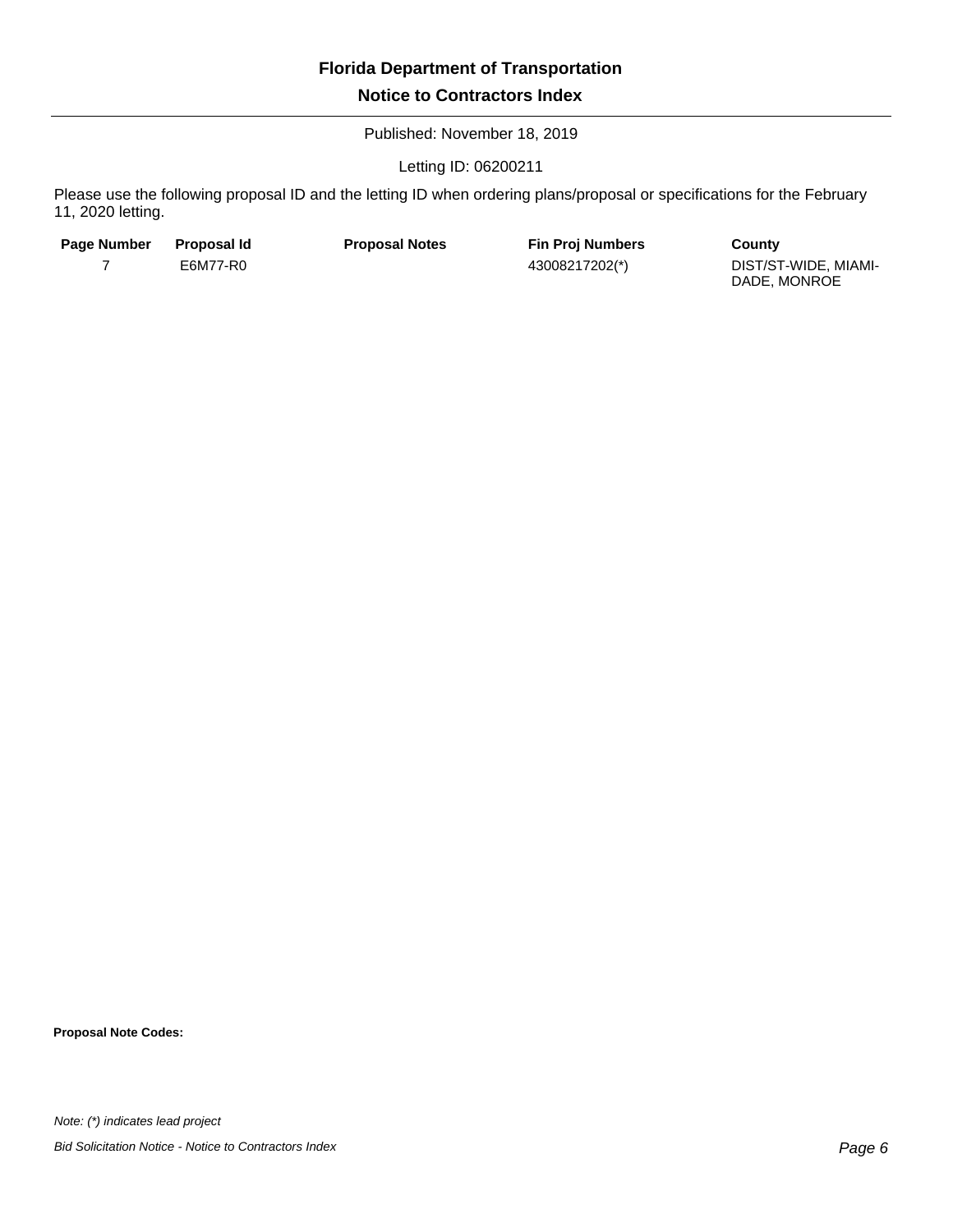# **Florida Department of Transportation Bid Solicitation Notice and Approximate Quantities**

| Letting:                   | 06200211                         | Call Order: 001                                |                 | Proposal: E6M77-R0              | District:06 |
|----------------------------|----------------------------------|------------------------------------------------|-----------------|---------------------------------|-------------|
| Counties:                  | DIST/ST-WIDE, MIAMI-DADE, MONROE |                                                |                 |                                 |             |
| Road Name:                 |                                  | DISTRICTWIDE ASSET MANAGEMENT - ROUTINE MAINT. |                 |                                 |             |
| Limits:                    | Midpoint                         |                                                |                 |                                 |             |
| Project(s): 43008217202(*) |                                  | Federal Aid No: N/A                            |                 |                                 |             |
| Total Roadway Length:      |                                  | 0.000 Miles                                    |                 | <b>Contract Days:</b>           | 1826        |
| Total Bridge Length:       |                                  | 0.000 Miles                                    |                 | Letting Date:                   | 02/11/20    |
| Total Proposal Length:     |                                  | 0.000 Miles                                    |                 | <b>Contract Execution Days:</b> | 10          |
|                            |                                  |                                                |                 | <b>Special Start Date:</b>      | N/A         |
|                            |                                  |                                                |                 | Aquis/Flexible Start Time:      |             |
| Proposal Budget Estimate:  |                                  |                                                | \$21,000,000.00 |                                 |             |
|                            |                                  |                                                |                 |                                 |             |

Please read the full advertisement

#### Description:

Electronic bids are requested for an Asset Maintenance contract that consists of inspection, management and performance of the maintenance of all components of the transportation facility as identified herein in Monroe County. Sealed Technical Proposals will be received until Monday, January 20, 2020 by 1.00 P.M., at Florida Department of Transportation-D6, 1000 NW 111th Avenue, Miami, FL 33172, Sealed Price Proposals will be received until Tuesday, February 11, 2020 by 1.00 PM at the mentioned address before.

For additional information please use the link below:

https://ftp.fdot.gov/file/d/FTP/FDOT/d6/MiamiDadeAssetMaintenance/

#### \* MANDATORY PRE-BID MEETING

A mandatory Pre-Bid Meeting is scheduled for this project on Monday, December 30, 2019 at 10:00 AM ESTERN TIME, at the Florida Department of Transportation District Six, Adam Leigh Cann Building, 1000 Northwest 111th Avenue, 33172 at the D6 Auditorium.

#### ONLY PROSPECTIVE BIDDERS ATTENDING THE MANDATORY PRE-BID MEETING WILL RECEIVE ACCESS TO THE BIDDING DOCUMENTS AND PLANS.

#### DIVERSITY ACHIEVEMENT: MINORITY BUSINESS ENTERPRISE (MBE) UTILIZATION:

The Department, in accordance with Title VI of the Civil Rights Act of 1964, 42 USC 2000d- 2000d- 4, Title 49, Code of Federal Regulations, U.S. Department of Transportation, Subtitle A, Office of the Secretary, Part 21, Nondiscrimination in federallyassisted programs of the Department of Transportation issued pursuant to such Act, hereby notifies all bidders that the Department will affirmatively ensure that in any contract/agreement entered into pursuant to this advertisement, minority and disadvantaged business enterprises will be afforded the full opportunity to submit bids in response to this invitation and will not be discriminated on the basis of race, color, national origin, or sex in consideration for an award.

The Department encourages small, minority, women, and service-disabled veteran businesses to compete for Department contracts, both as "Vendor" and as subcontractors. The Department, its vendors, suppliers, and consultants should take all necessary and reasonable steps to ensure that small, minority, women, and service-disabled veteran businesses have the opportunity to compete for and perform contract work for the Department in a nondiscriminatory environment. For this contract, the Department has a goal of 20% commitment for Minority Business Enterprises (MBE) participation. Proposers are encouraged to indicate their intention regarding MBE participation on the MBE Planned Utilization form and to submit the completed form with their Price Proposal. The contract vendor will be asked to submit payment certification for MBE subcontractors used.

To request certification or to locate certified MBEs, call the Office of Supplier Diversity, Department of Management Services at (850) 487-0915, or access their MBE directory on the Internet at www.osd.dms.state.fl.us/

For the MBE form please visit this link: https://fms.fdot.gov/Anonymous/SendDocumentToClient?documentId=897